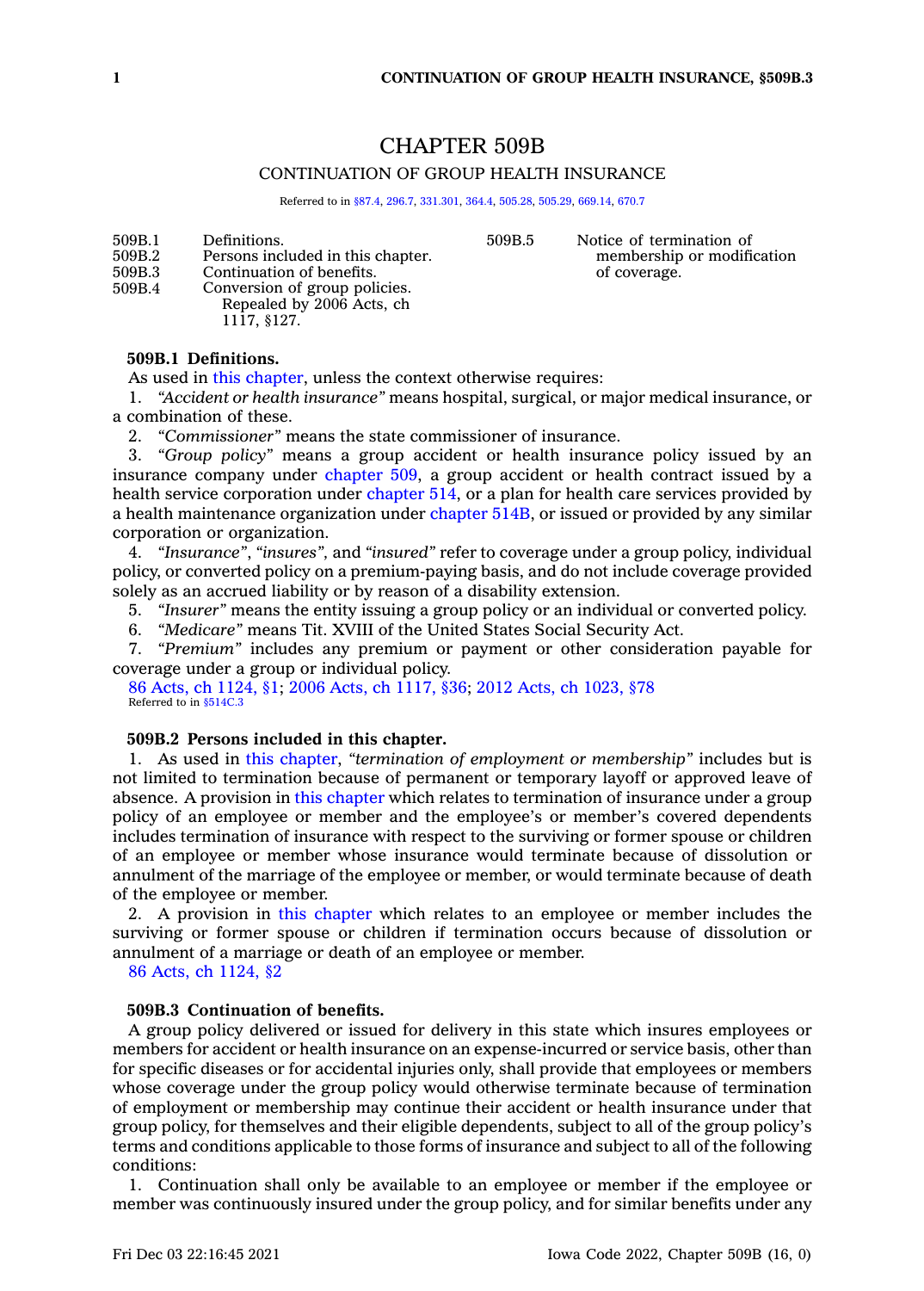#### **§509B.3, CONTINUATION OF GROUP HEALTH INSURANCE 2**

group policy which it replaced, during the entire three months' period immediately preceding the termination.

2. Continuation shall not be available for <sup>a</sup> person who is or could be covered by Medicare. Continuation shall not be available for <sup>a</sup> person who is or is eligible to be covered by another group insured or uninsured arrangement which provides accident or health coverage, unless the person was covered by that other group policy immediately prior to the termination.

3. Continuation may exclude dental care, vision care, or prescription drug benefits or other benefits provided under the group policy which benefits are in addition to accident or health benefits.

4. *a.* An employee or member who wishes continuation of coverage must request continuation in writing to the employer or group policyholder within the ten-day period following the later of either of the following:

(1) The date of the termination.

(2) The date the employee is given notice of the right of continuation as provided in [section](https://www.legis.iowa.gov/docs/code/509B.5.pdf) [509B.5](https://www.legis.iowa.gov/docs/code/509B.5.pdf) by either the employer or the group policyholder.

*b.* If proper notice is given, the employee or member is not eligible to elect continuation more than thirty-one days after the date of termination.

5. An employee or member electing continuation shall pay monthly to the employer or group policyholder, in advance, the amount of contribution required by the employer or group policyholder, but not more than the group rate otherwise due for the insurance being continued under the group policy. If proper notice is given, the election of continuation by the employee or member together with the first contribution required to establish contributions on <sup>a</sup> monthly basis in advance, shall be given to the employer or group policyholder within thirty-one days of the date the group insurance would otherwise terminate.

6. Continuation of insurance under the group policy for any person shall terminate when the person becomes eligible for Medicare or another group insured or uninsured accident or health arrangement, or earlier, when any of the following first occurs:

*a.* Nine months after the date the employee's or member's insurance under the policy would otherwise have terminated because of termination of employment or membership.

*b.* At the end of the period for which contributions were made if the employee or member fails to make timely payment of <sup>a</sup> required contribution and if proper notice is given as provided in section 509B.5, [subsection](https://www.legis.iowa.gov/docs/code/509B.5.pdf) 2.

*c.* If the person covered is <sup>a</sup> former spouse, upon the former spouse's remarriage.

*d.* The date on which the group policy is terminated or, in the case of an employee, the date the employer terminates participation under the group policy. However, if this paragraph applies and the coverage which would cease because of the employer's termination is replaced by similar coverage under <sup>a</sup> different group policy, all of the following apply:

(1) The employee, member, spouse, or eligible dependent may become covered under the different group policy, for the balance of the period that the employee or member would have remained covered under the prior group policy had <sup>a</sup> termination of the group policy as specified in paragraph *"d"* not occurred.

(2) The minimum level of benefits to be provided by the different group policy shall be the applicable level of benefits of the prior group policy, reduced by any benefits payable under the prior group policy.

(3) The prior group policy shall continue to provide benefits to the extent of its accrued liabilities and extensions of benefits as if the prior group policy had not been replaced by the different group policy.

7. A notification of the continuation privilege shall be included with or in each certificate of coverage and as otherwise provided in [section](https://www.legis.iowa.gov/docs/code/509B.5.pdf) 509B.5 and shall contain the time limits for requesting the continued coverage.

8. The spouse of an employee or member, and any covered dependent children of the employee or member, whose coverage under the group policy would otherwise terminate because of dissolution or annulment of marriage or death of the employee or member shall have the same contribution and notice responsibilities and privileges as provided under [this](https://www.legis.iowa.gov/docs/code//509B.pdf) [chapter](https://www.legis.iowa.gov/docs/code//509B.pdf) to the employee or member upon termination of employment or membership.

86 Acts, ch [1124,](https://www.legis.iowa.gov/docs/acts/1986/CH1124.pdf) §3; 87 [Acts,](https://www.legis.iowa.gov/docs/acts/87/CH0115.pdf) ch 115, §62; 2012 Acts, ch [1023,](https://www.legis.iowa.gov/docs/acts/2012/CH1023.pdf) §157